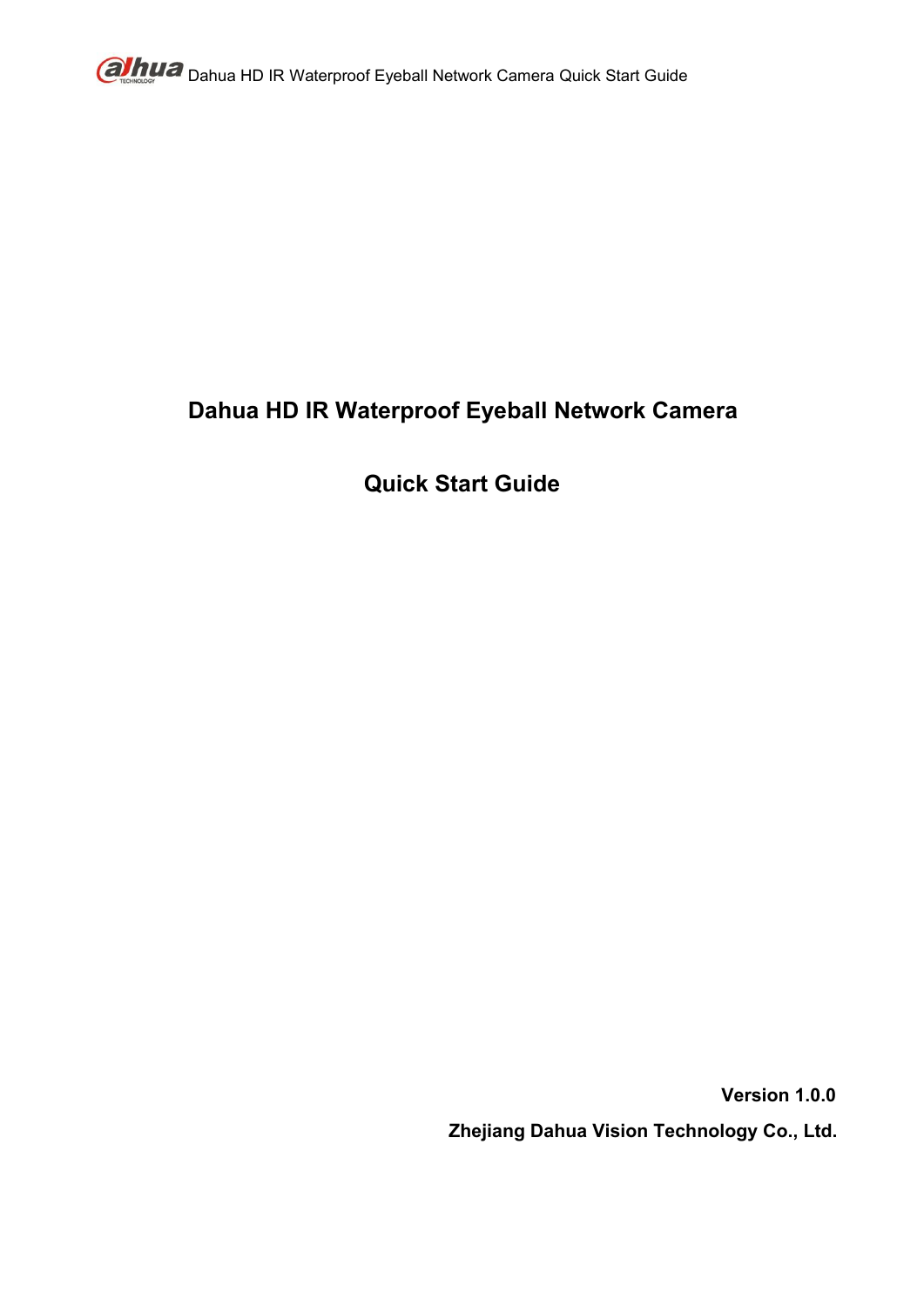# **Welcome**

Thank you for purchasing our network cameras.

This user's manual is designed to be a reference tool for using your product.

Please read the following safeguards and warnings carefully before you use this series product. Please keep this user's manual well for future reference.

# **Important Safeguards and Warnings**

# Electrical safety

- All installation and operation should conform to your local electrical safety codes.
- The power source shall conform to the requirement of the Safety Extra Low Voltage (SELV) standard, and supply power with rated voltage which conforms to Limited power Source requirement according IEC60950-1. Please note that the power supply requirement is subject to the device label.
- $\bullet$  Make sure the power supply is correct before operating the device.
- A readilyaccessible disconnect device shall be incorporated in the building installation wiring
- Prevent the power cable from being trampled or pressed, especially the plug, power socket and the junction extruded from the device.
- We assume no liability or responsibility for all the fires or electrical shock caused by improper handling or installation.

# Environment

- Do not aim the device at strong light to focus, such as lamp light and sun light, otherwise it might cause over brightness or light marks, which are not the device malfunction, and affect the longevity of Charge Coupled Device (CCD) or Complementary Metal-Oxide Semiconductor (CMOS).
- Do not place the device in a damp or dusty environment, extremely hot or cold temperatures, or the locations with strong electromagnetic radiation or unstable lighting.
- Keep the camera away from water or other liquid to avoid damages to the internal components.
- Keep the indoor device away from rain or damp to avoid fire or lightning.
- Keep sound ventilation to avoid heat accumulation.
- Transport, use and store the device within the range of allowed humidity and temperature.
- Heavy stress, violent vibration or water splash are not allowed during transportation, storage and installation.
- Pack the device with standard factory packaging or the equivalent material when transporting the device.
- The device needs to be installed in the location where professional staff can cover (professionals need to know the attentions of using the device), non-professionals are not allowed to enter device installation area when the device is operating normally, which may cause accidental damage.

### Operation and Daily Maintenance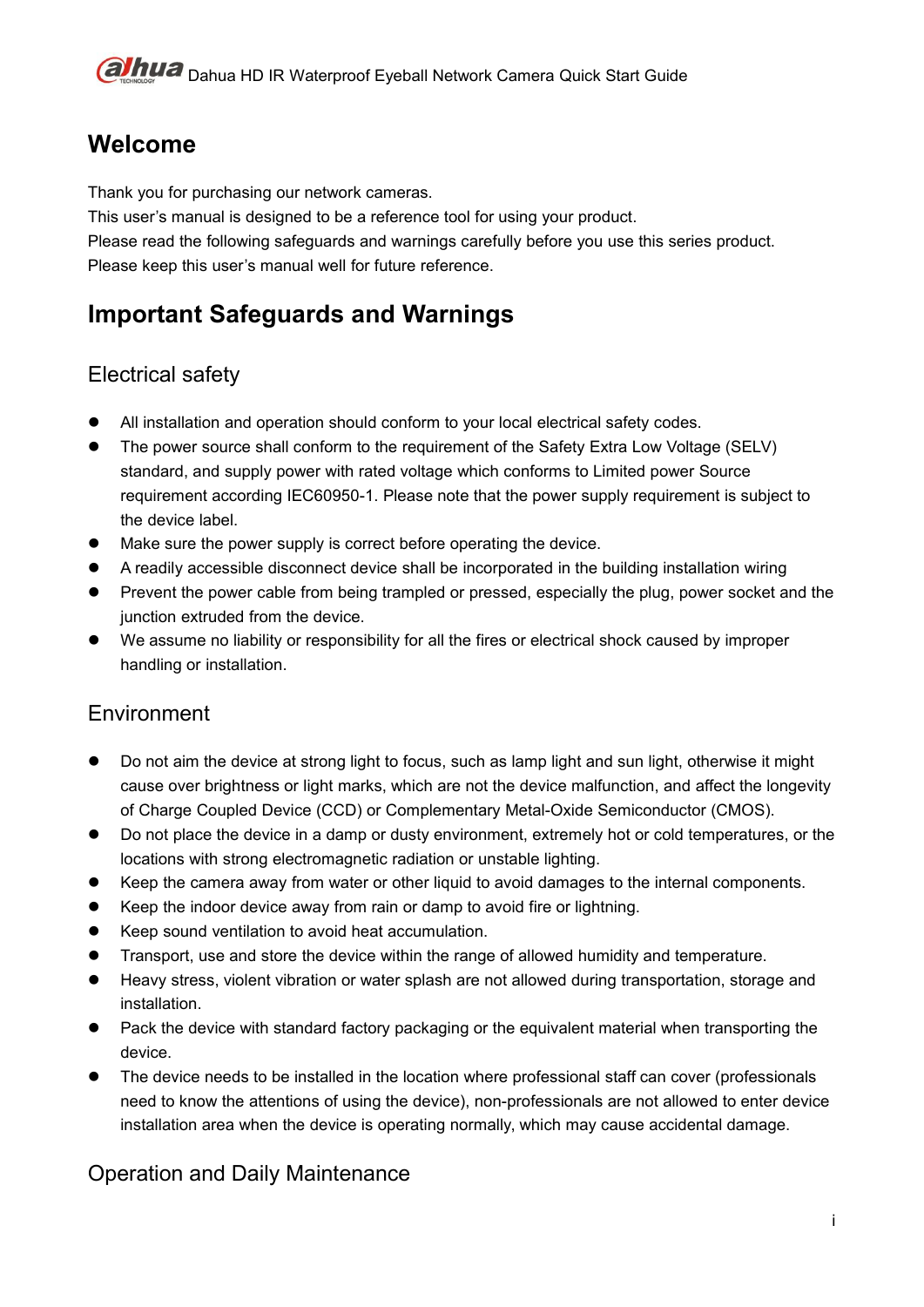- Do not directly touch the heat dissipation component of the device to avoid scald.
- $\bullet$  Do not dismantle the device because there is no component that can be fixed by users themselves. Otherwise, it might cause water leakage or bad image due to unprofessional dismantling.
- Please contact after-sale service to replace desiccant when it becomes green. (The desiccant is not provided by default)
- It is recommended to use the device together with lightning arrester to improve lightning protection effect.
- It is recommended to get the grounding holes to be grounded to enhance the reliability of the device.
- Do not directly touch the optic component CCD or CMOS. You can use the air blower to blow away the dust or dirt on the lens surface. Please use a dry cloth wetted by alcohol to wipe away the dust gently if necessary.
- Use the dry soft cloth to clean the device. If the dust is difficult to be removed, please wipe it away with a clean cloth wetted slightly by the mild detergent, and then use the dry cloth to clean the device. Do not use volatile solvents like alcohol, benzene, thinner, or strong detergent with abrasiveness, otherwise it will damage the surface coating or reduce the working performance of the device.
- When installing or using the device, do not directly touch or wipe the surface of the dome cover because it is an optical device. If stained with dirt, use oil-free soft brush or air blower to gently wipe it away. If stained with grease or fingerprint, use soft cloth to gently wipe the water drop or oil and wait till it is dry, and then use oil-free cotton cloth or lens cleaning paper soaked with alcohol or detergent to wipe from the lens center outward till it is clean.
- We are not liable for any problems caused by unauthorized modification or attempted repair.
- The dome cover is a kind of optical component, please do not touch or wipe the cover surface during installation and application, it may stain dust, grease or fingerprint, you can use absorbent cotton to dip some [diethyl](file:///C:/Users/24766/AppData/Local/youdao/dict/Application/7.2.0.0703/resultui/dict/?keyword=diethyl) [ether](file:///C:/Users/24766/AppData/Local/youdao/dict/Application/7.2.0.0703/resultui/dict/?keyword=ether) or use soft cloth to dip some water and then wipe gently. You can also use air gun to remove the dust if the cover is stained with dust.

### Warnings

- Please strengthen the protection of network, device data and personal information, adopt necessary measures of guarantee device network security, including but not limited to using strong password, modifying password regularly, upgrading firmware to the latest version, isolating computer network and so on. For the IP camera firmware of some old version, the ONVIF password won't be modified automatically after the main password of the system is modified. You need to upgrade the camera firmware or upgrade the ONVIF password manually.
- **•** Please modify the default password after login to avoid being stolen.
- Use the standard components provided by manufacturer and make sure the device is installed and fixed by professional engineers.
- The surface of the image sensor should not be exposed to laser beam radiation in an environment where a laser beam device is used.
- Do not provide two or more power supply sources for the device; otherwise it might damage the device.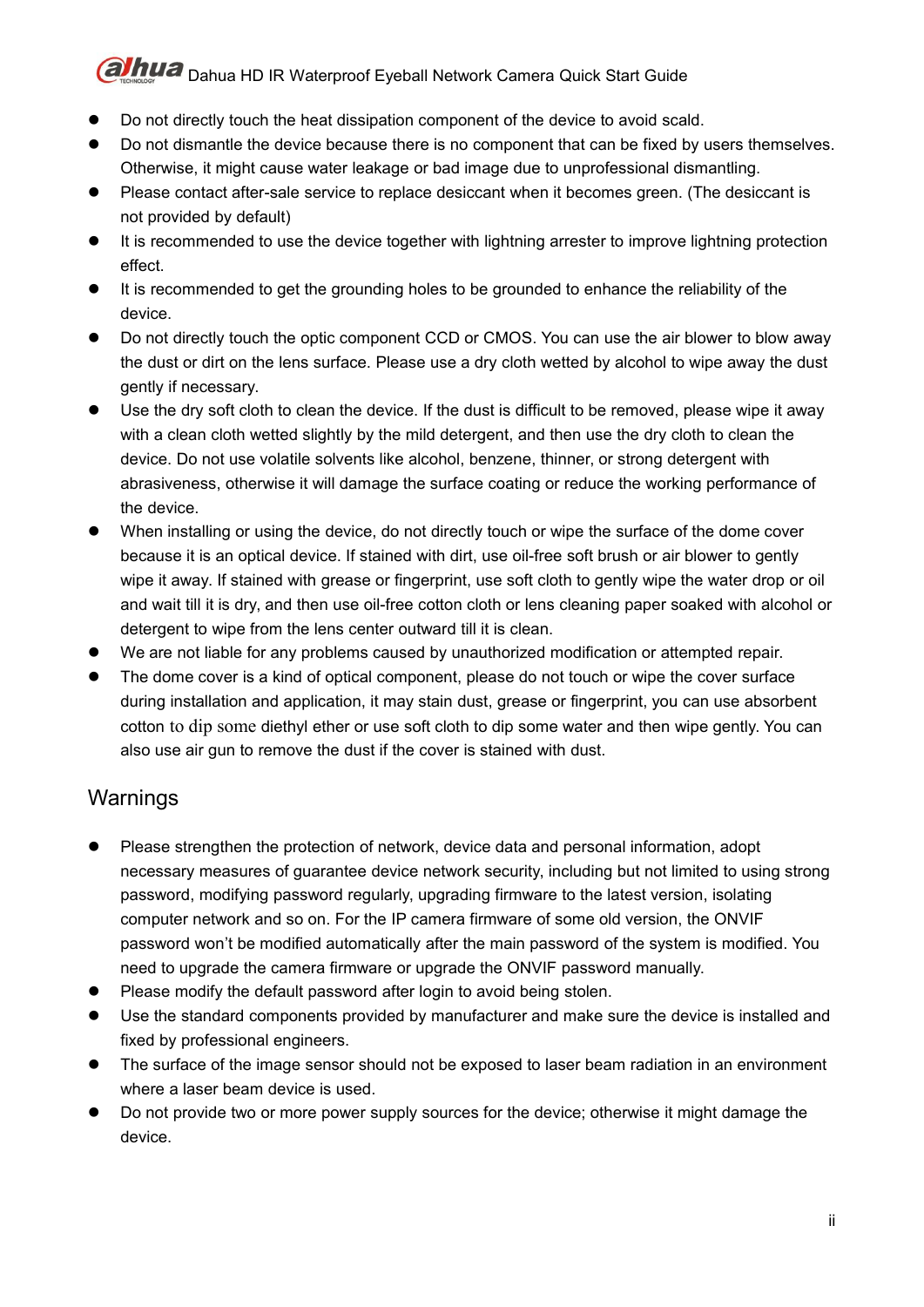# **Disclaimer**

- This manual is for reference only. Please refer to the actual product for more details.
- Minor differences might be found in user interface, and there might be deviation between the actual value of some data and the value provided in the manual due to the reasons such as the real environment is not stable. Please refer to the final explanation of the company if there is any doubt or dispute.
- All the designs and software are subject to change without prior written notice. The manual will be regularly updated according to the product upgrade without prior announcement.
- Please contact the supplier or customer service if there is any problem occurred when using the device.
- Please contact the customer service for the latest procedure and supplementary documentation.
- Please visit our website or contact your local service engineer for more information.
- The company is not liable for any loss caused by the operation that does not comply with the manual.
- If there is any uncertainty or controversy, please refer to our finalexplanation.

# **Regulatory Information**

## FCC Information

#### **1.1 FCC conditions**:

This device complies with part 15 of the FCC Rules. Operation is subject to the following two conditions:

- This device may not cause harmful interference
- This device must accept any interference received, including interference that may cause undesired operation.

#### **1.2 FCC compliance**:

This equipment has been tested and found to comply with the limits for a digital device, pursuant to part 15 of the FCC Rules. These limits are designed to provide reasonable protection against harmful interference. This equipment generate, uses and can radiate radio frequency energy and, if not installed and used in accordance with the instruction manual, may cause harmful interference to radio communication. However, there is no guarantee that interference will not occur in a particular installation. If this equipment does cause harmful interference to radio or television reception, which can be determined by turning the equipment off and on, the user is encouraged to try to correct the interference by one or more of the following measures:

- Reorient or relocate the receiving antenna.
- Increase the separation between the equipment and receiver.
- Connect the equipment into an outlet on a circuit different from that to which the receiver is connected.
- Consult the dealer or an experienced radio/TV technician for help.

### **Note**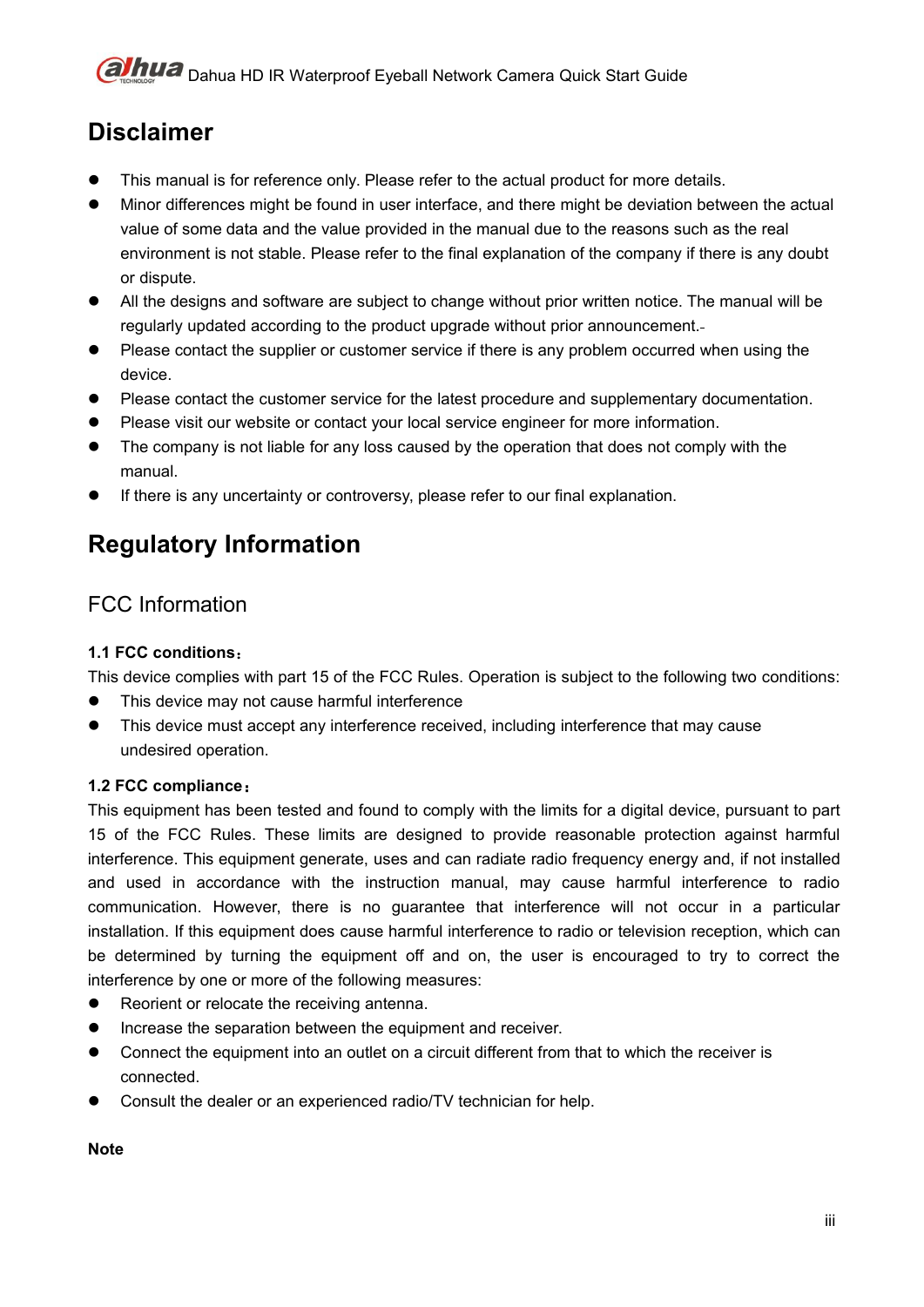- Please refer to the disk for more details, check and download the corresponding user's manual and tool.
- **•** Before installation, please open the package and check all the components are included.
- Contact your local retailer as soon as possible if something is broken in your package.

| <b>Accessory Name</b>    | Amount | <b>Accessory Name</b>       | Amount |
|--------------------------|--------|-----------------------------|--------|
| Network Camera Unit      |        | Installation Position Map   |        |
| <b>Quick Start Guide</b> |        | <b>Waterproof Connector</b> |        |
| <b>Screw Package</b>     |        | CD                          |        |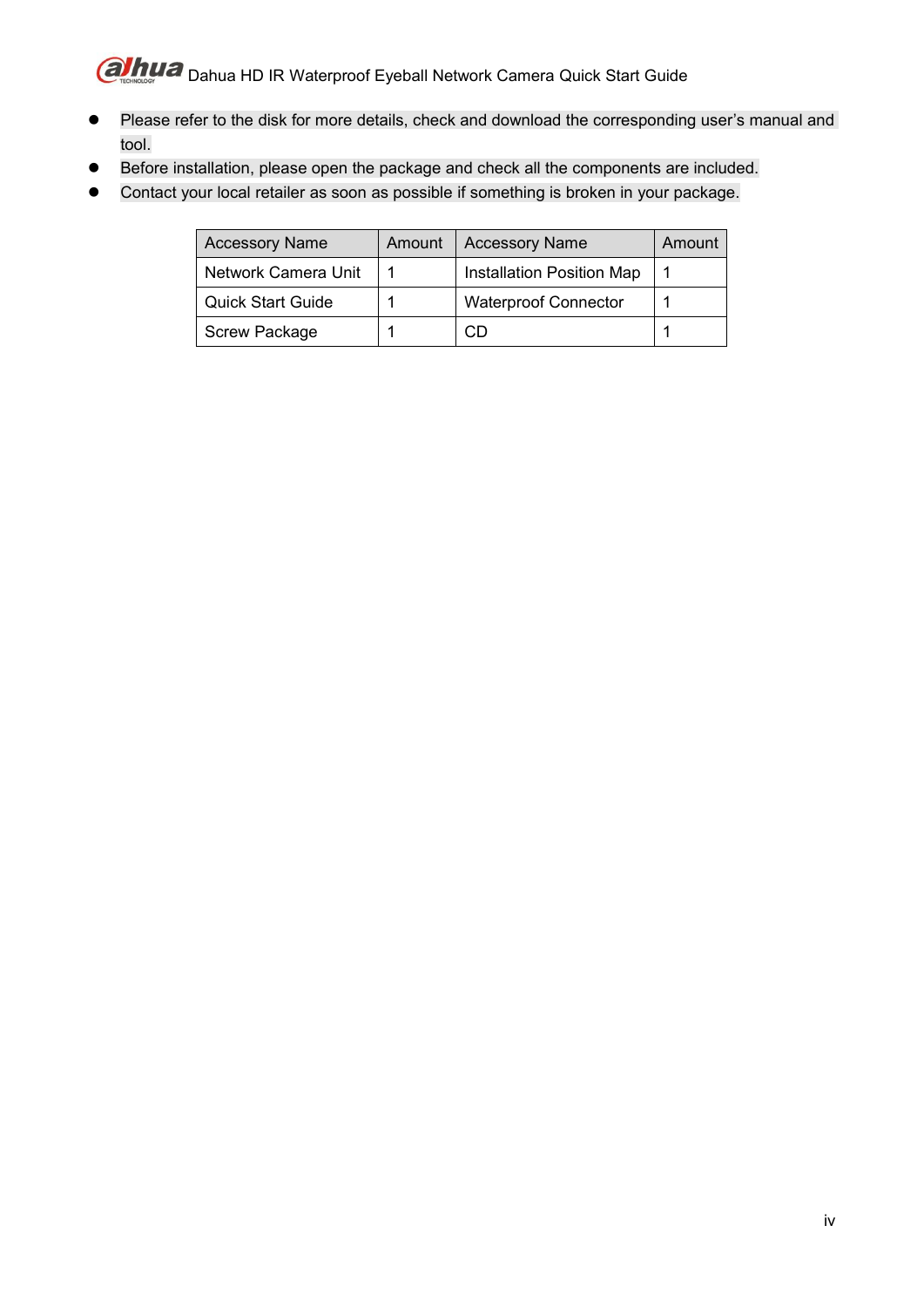# **Table of Contents**

| $\mathbf 1$ |     |  |
|-------------|-----|--|
|             | 1.1 |  |
|             | 1.2 |  |
| 2           |     |  |
|             | 2.1 |  |
|             | 2.2 |  |
|             | 2.3 |  |
| 3           |     |  |
|             | 3.1 |  |
|             | 3.2 |  |
|             | 3.3 |  |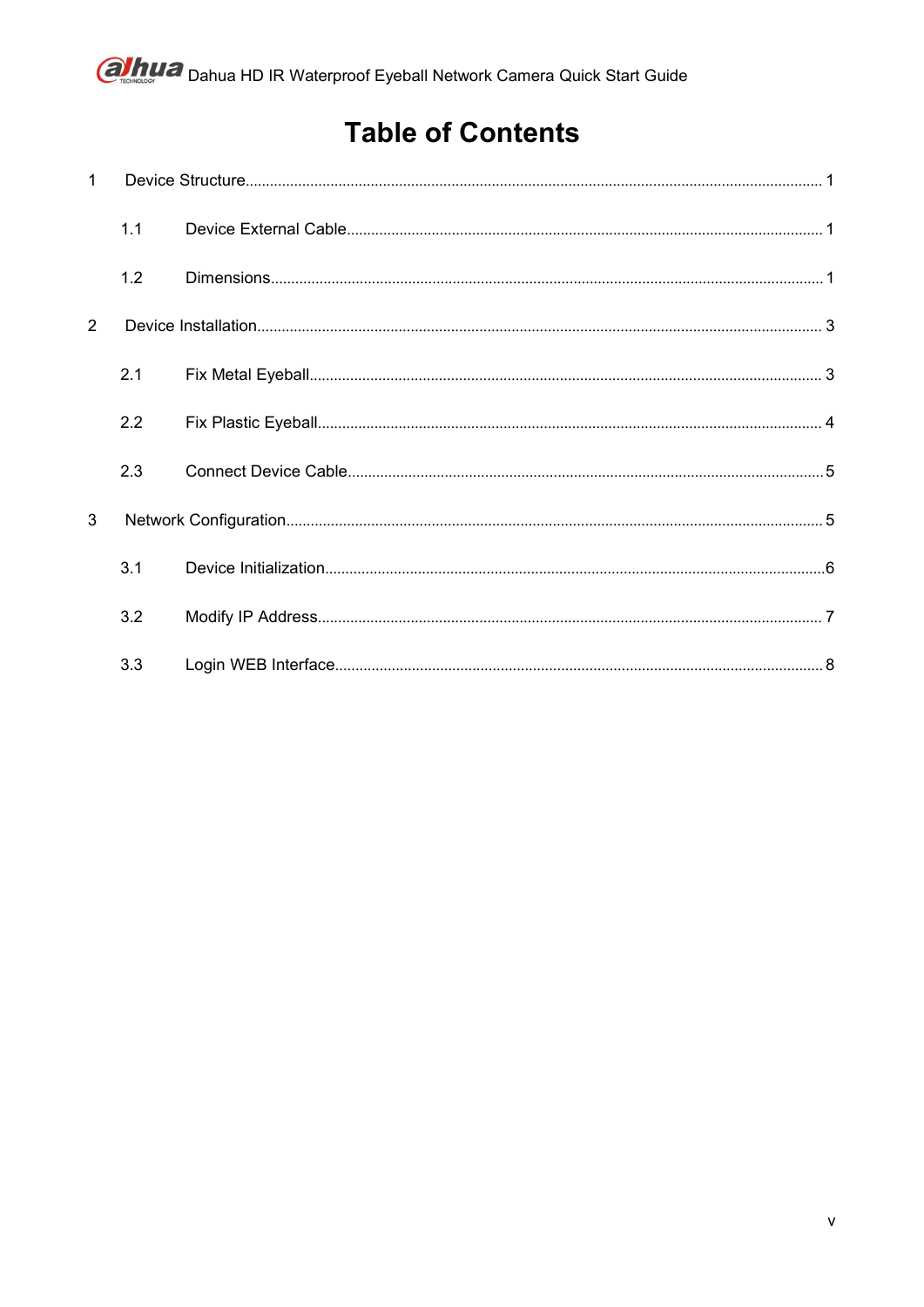# <span id="page-6-1"></span><span id="page-6-0"></span>**1 Device Structure**

### **1.1 Device External Cable**

**Note**

- The following figure is just for reference for you to know each structure component and the functions of cable ports.
- There are differences on structure components and cables among different product models, please refer to the actual object for more details.

Refer to Figure 1-1 for external cable.



Figure 1- 1

Refer to the Table 1- 1 for detailed information about ports.

| No. | <b>Port</b>        | <b>Port Name</b> | <b>Connector</b>                                                                                                | <b>Function Description</b>                                                                                           |
|-----|--------------------|------------------|-----------------------------------------------------------------------------------------------------------------|-----------------------------------------------------------------------------------------------------------------------|
|     | <b>LAN</b>         | Network port     | Ethernet port<br>Connect to standard Ethernet cable,<br>support PoE power supply function.<br><b>Note</b>       |                                                                                                                       |
|     |                    |                  |                                                                                                                 | Some devices do not support PoE<br>power supply.                                                                      |
| 2   | DC <sub>12</sub> V | Power input port | Connect to DC 12V power; please be<br>sure to power the device according to<br>the instruction of device label. |                                                                                                                       |
|     |                    |                  |                                                                                                                 | <b>Caution</b>                                                                                                        |
|     |                    |                  |                                                                                                                 | It may cause damage to the device if it<br>fails to power the device according to<br>the instruction of device label. |

Table 1- 1

### **1.2 Dimensions**

The following figures show dimension information for the Metal eyeball and Plastic eyeball respectively. The unit is mm (inch).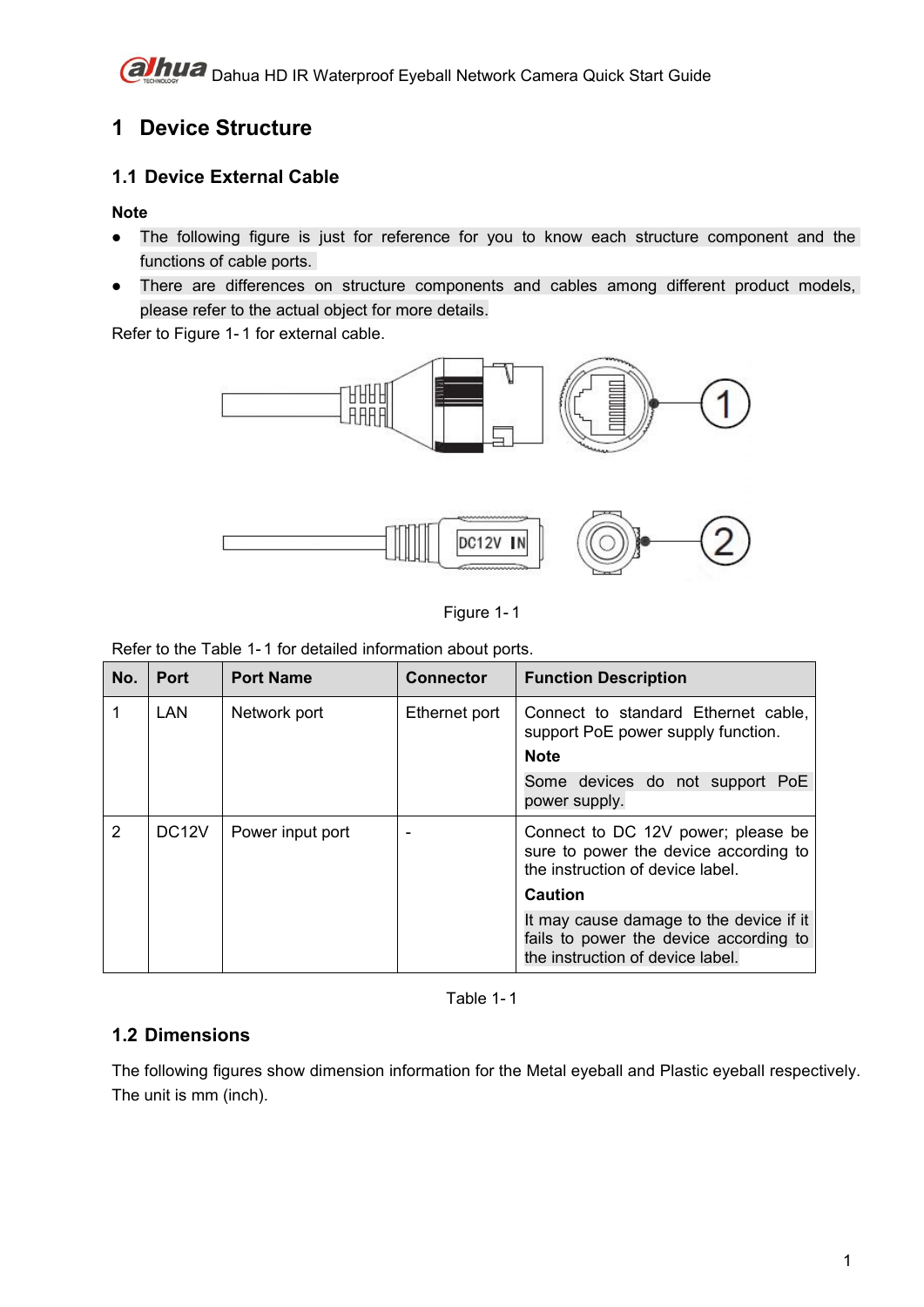

Figure 1- 2



Figure 1- 3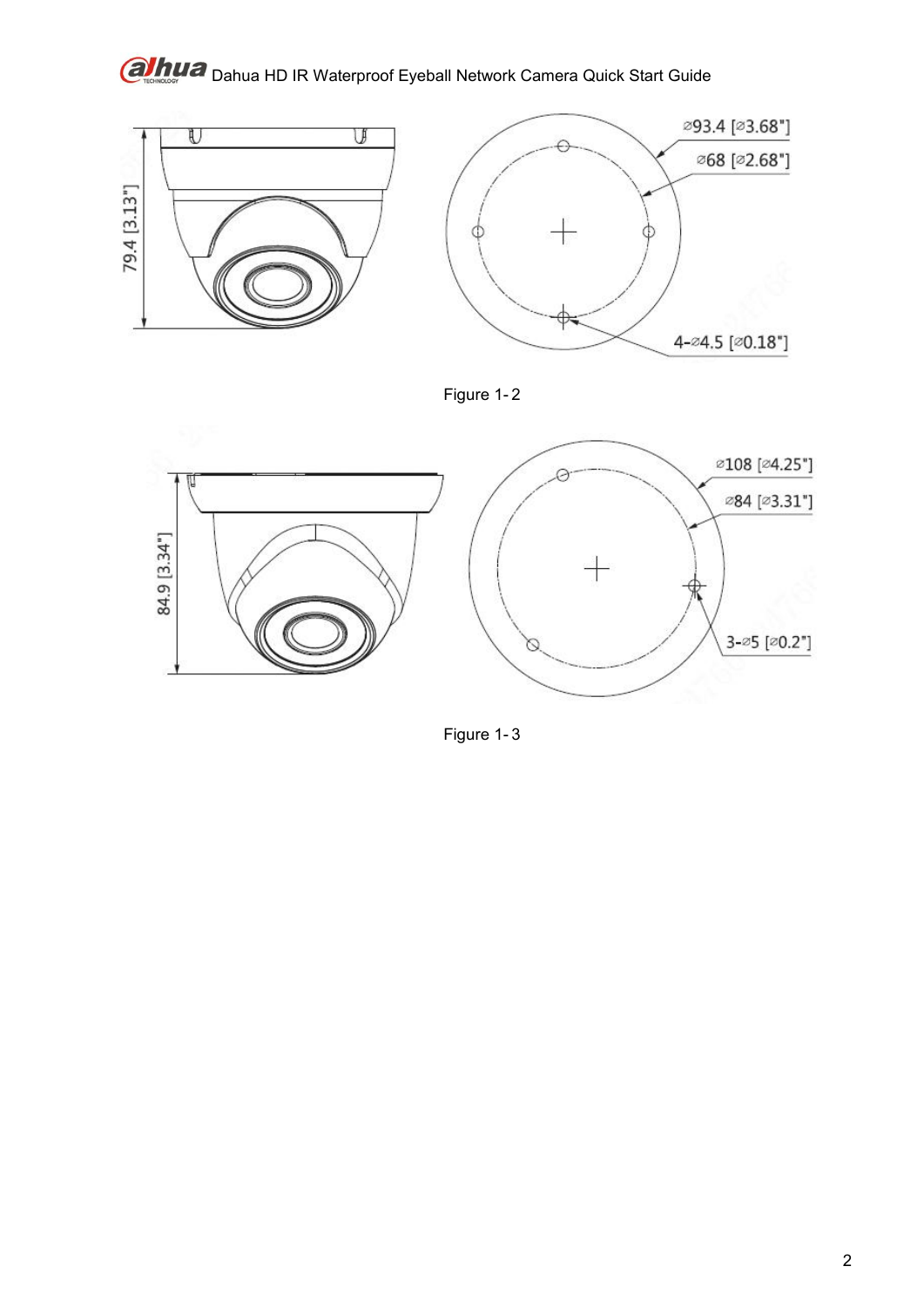# <span id="page-8-1"></span><span id="page-8-0"></span>**2 Device Installation**

#### **Note**

Before installation, please make sure the installation surface can support at least 3x weight of the camera.

### **2.1 Fix Metal Eyeball**



Figure 2- 1

#### **Step 1**

Turn the decoration ring clockwise out of the button placement and take it out.

#### **Step 2**

Take out the installation position map from the accessories bag, and stick it on the ceiling or wall and other mounting surface according to the monitoring area. Dig holes on the ceiling or other mounting surface according to the hole sites marked on the position map and then insert plastic expansion bolts into the holes, secure them firmly.

### **Step 3**

Lead out the device cable via cable slot.

#### **Step 4**

Adjust the device pedestal to a proper position and line up the screw holes on the device pedestal to the fixing holes of plastic expansion bolt holes, and then twist the self-tapping screws into the plastic expansion bolts and fix them firmly.

### **Step 5**

Loosen the decoration ring, adjust the dome lens and align it with the location according to monitoring range. Tighten the decoration ring firmly after the location is well adjusted.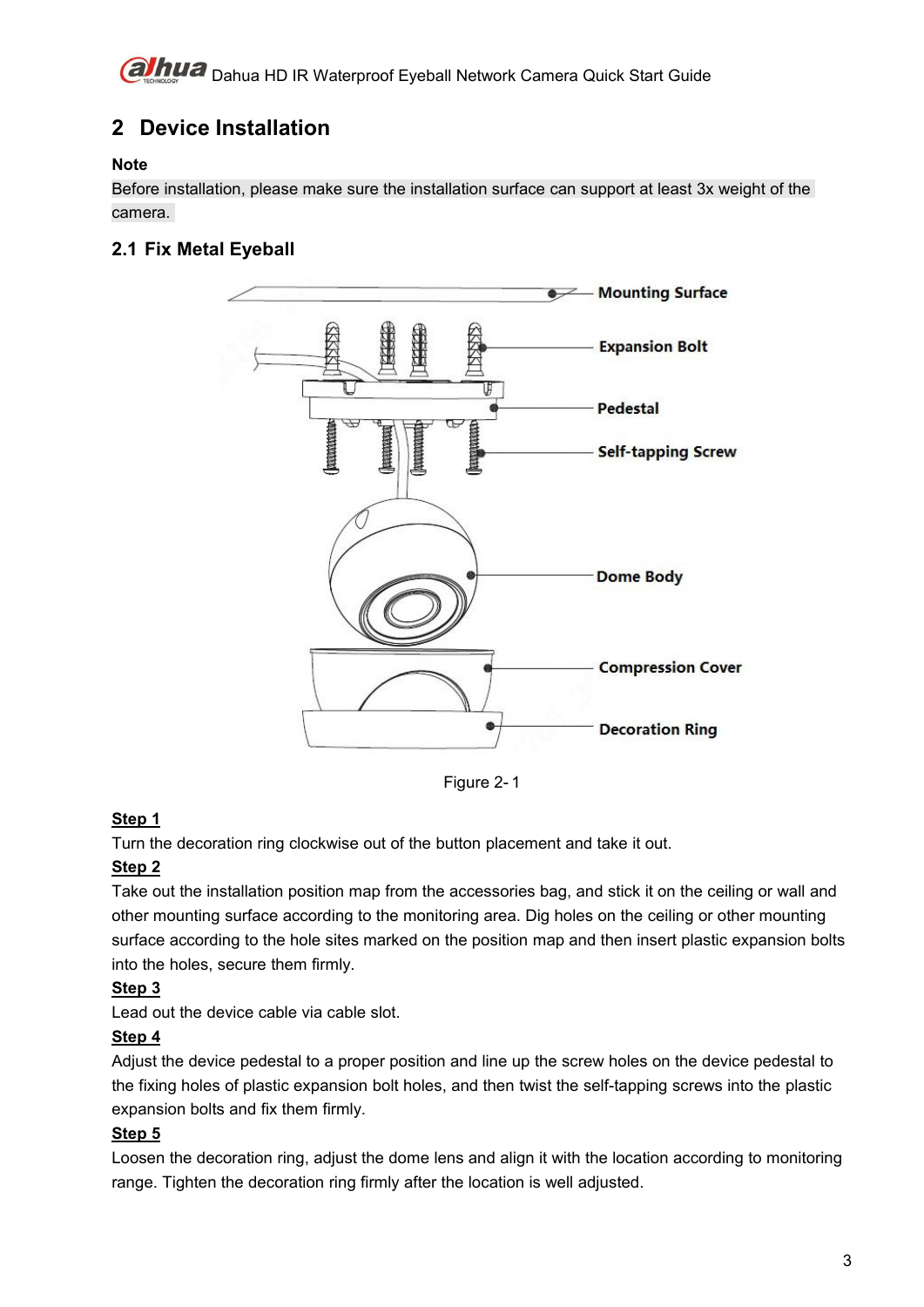#### <span id="page-9-0"></span>**Note**

The range of angle adjustment for lens: horizontal rotation direction (0  $\degree \sim 360\degree$ ), vertical rotation direction (0  $\degree \sim 90\degree$ ), image rotation direction (0  $\degree \sim +360\degree$ ).

### **2.2Fix Plastic Eyeball**



Figure 2- 2

#### **Step 1**

Turn the decoration ring clockwise out of the button placement and take it out.

#### **Step 2**

Take out the installation position map from the accessories bag, and stick it on the ceiling or wall and other mounting surface according to the monitoring area. Dig holes on the ceiling or other mounting surface according to the hole sites marked on the position map and then insert plastic expansion bolts into the holes, secure them firmly.

#### **Step 3**

Lead out the device cable via cable slot.

#### **Step 4**

Adjust the device pedestal to a proper position and line up the screw holes on the device pedestal to the fixing holes of plastic expansion bolt holes, and then twist the self-tapping screws into the plastic expansion bolts and fix them firmly.

#### **Step 5**

Move the compression cover to make it stuck on the pedestal, adjust the camera to proper monitoring location via rotating compression cover and dome body.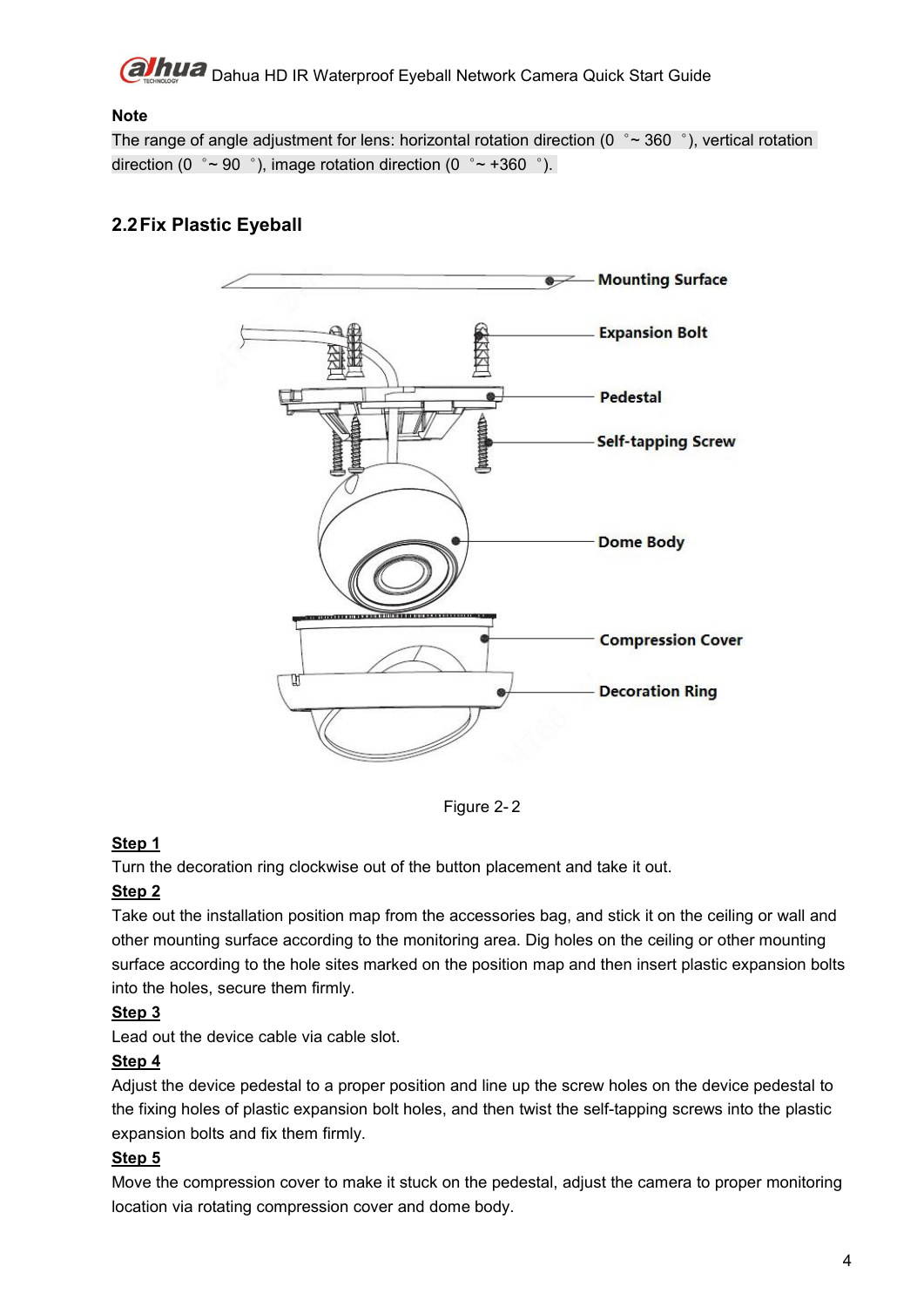

#### <span id="page-10-1"></span><span id="page-10-0"></span>**Note**

The range of angle adjustment for lens: horizontal rotation direction (0  $\degree \sim 360\degree$ ), vertical rotation direction (0  $\degree \sim 90\degree$ ), image rotation direction (0  $\degree \sim +360\degree$ ).

#### **Step 6**

Align the decoration ring with the gap on the pedestal and rotate it clockwise into the pedestal, it is well installed when you hear the "click" sound.

### **2.3Connect Device Cable**

It is to connect device power cable and network cable.

#### **Note**

It needs to implement the operation when the device is equipped with waterproof connector and it is used outdoors.



Figure 2- 3

#### **Step 1**

Keep the convex groove outward and install the rubber ring into the network port, keep the smaller hole of the rubber ring outward and install the fixing rubber ring into the main body of the waterproof connector.

#### **Step 2**

Pull the network cable without crystal head through main body of waterproof connector, fixing rubber ring and waterproof locking cover, make the crystal head of network cable, and then insert it into the network cable.

### **Step 3**

Put the main body of waterproof connector on the network port and rotate it clockwise to lock the network port and waterproof connector firmly.

### **Step 4**

Put the waterproof locking cover on the main body of waterproof connector and rotate it clockwise to lock the waterproof connector and waterproof locking cover firmly.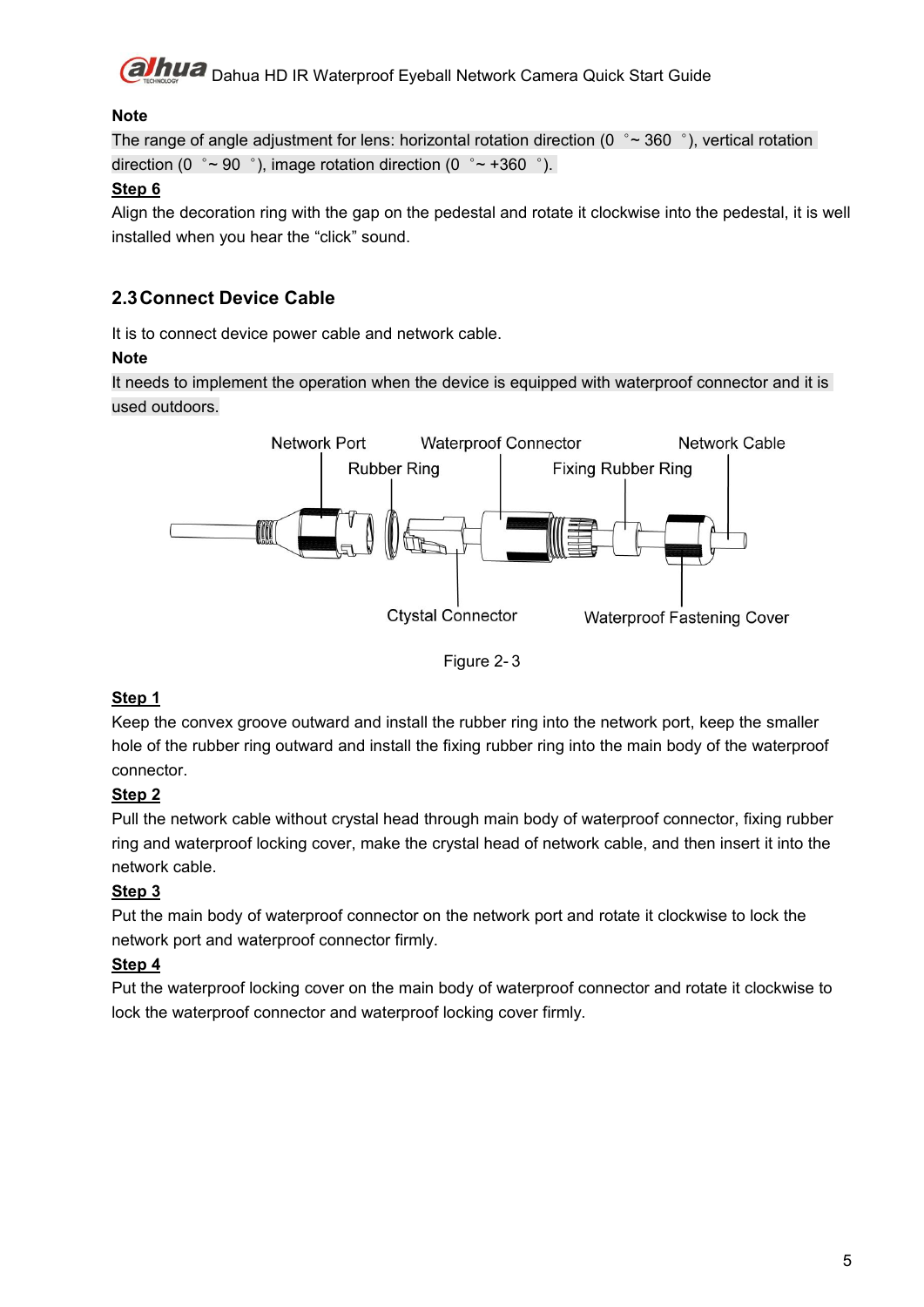# <span id="page-11-0"></span>**3 Network Configuration**

You can initialize the device and modify IP address via "Quick Configuration Tool", for Wi-Fi network camera, it needs to connect to wired network to configure Wi-Fi parameters; You can also initialize device and modify IP address on the WEB interface. Please refer to the *WEB Operation Manual* in the disk for more details.

#### **Note**

- It needs to implement initialization if it is the first time use device or the device is restored to factory default. Only some device support initialization function.
- It can implement initialization only when the device IP address (192.168.1.108 by default) and the IP address of PC are in the same network segment.
- In order to make the camera have access to network smoothly, please plan available IP segment according to the actual network environment.
- The following figures are for reference only; different models may have different interfaces.

## **3.1 Device Initialization**

#### **Step 1**

Double click "ConfigTool.exe" and open quick config tool.

#### **Step 2**

Click to enter the interface where you can modify IP address, click **Search Setting,** the system will display the **Setting** dialog box.

#### **Step 3**

Set the device network segment, login user name and password, and then click **OK**. The system will display the searched devices after searching completes.

#### **Step 4**

Select the devices which need initialization and click **Initialization.** The system will display the interface of **Device Initialization,** which isshown in Figure 3- 1.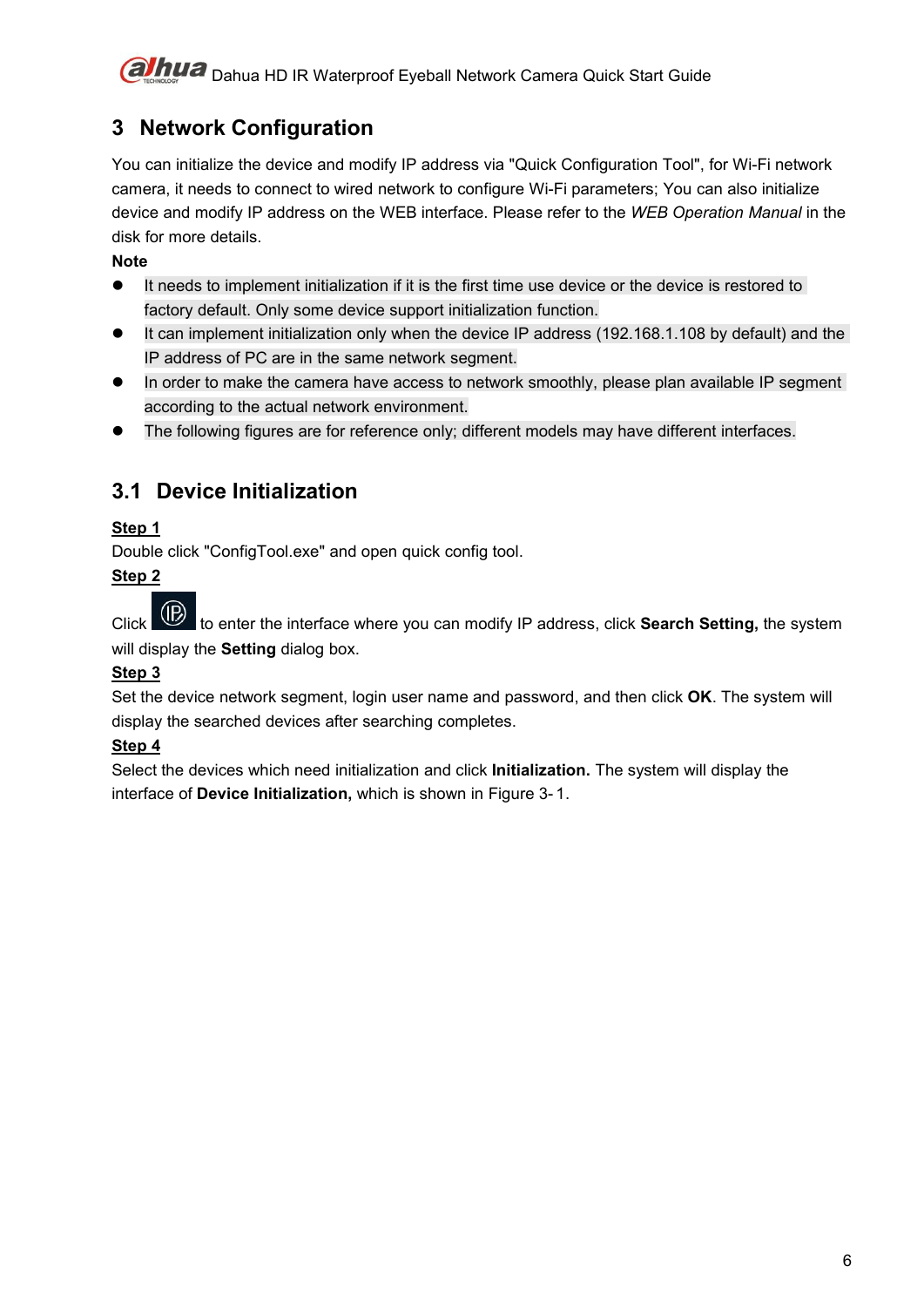<span id="page-12-0"></span>

| Device initialization |                                                                                                                                |                      |
|-----------------------|--------------------------------------------------------------------------------------------------------------------------------|----------------------|
|                       | 2 unit(s) of device have not been initialized                                                                                  |                      |
| Username              | admin                                                                                                                          |                      |
| New Password          |                                                                                                                                |                      |
|                       | Weak<br>Medium<br>Strong                                                                                                       |                      |
| Confirm Password      |                                                                                                                                |                      |
|                       | The password shall be 8-32 digits. It is a combination<br>of number(s),letter(s),symbol(s) with at least two kinds<br>of them. |                      |
| <b>Email Address</b>  |                                                                                                                                | (for password reset) |
|                       | *After you have set new password, please set password again in Search Setup.                                                   |                      |
|                       |                                                                                                                                | Initialize           |

Figure 3- 1

#### **Step 5**

Set new password and confirm password, select **Email Address** and input email address.

#### **Note**

The password can be set as 8 to 32 characters; it can be a combination of number(s), letter(s) and symbol(s) with at least two kinds of them (excluding "","",",",",","&"). Please set password with high security according to the password strong and weak prompt.

#### **Step 6**

Click **Initialization**, the system begins to initialize the device.

 $\blacktriangledown$  means initialization succeeded;  $\blacktriangle$  means initialization failed. Click the icon to check more details.

#### **Step 7**

Click **OK** to complete device initialization.

### **3.2 Modify IP Address**

#### **Step 1**

Double click "ConfigTool.exe" and open quick config tool.

#### **Step 2**

Click to enter the interface where you can modify IP address, click **Search Setting,** the system will display the **Setting** dialog box.

#### **Step 3**

Set the device network segment, login user name and password, and then click **OK**. The system will display the searched devices after searching completes.

#### **Step 4**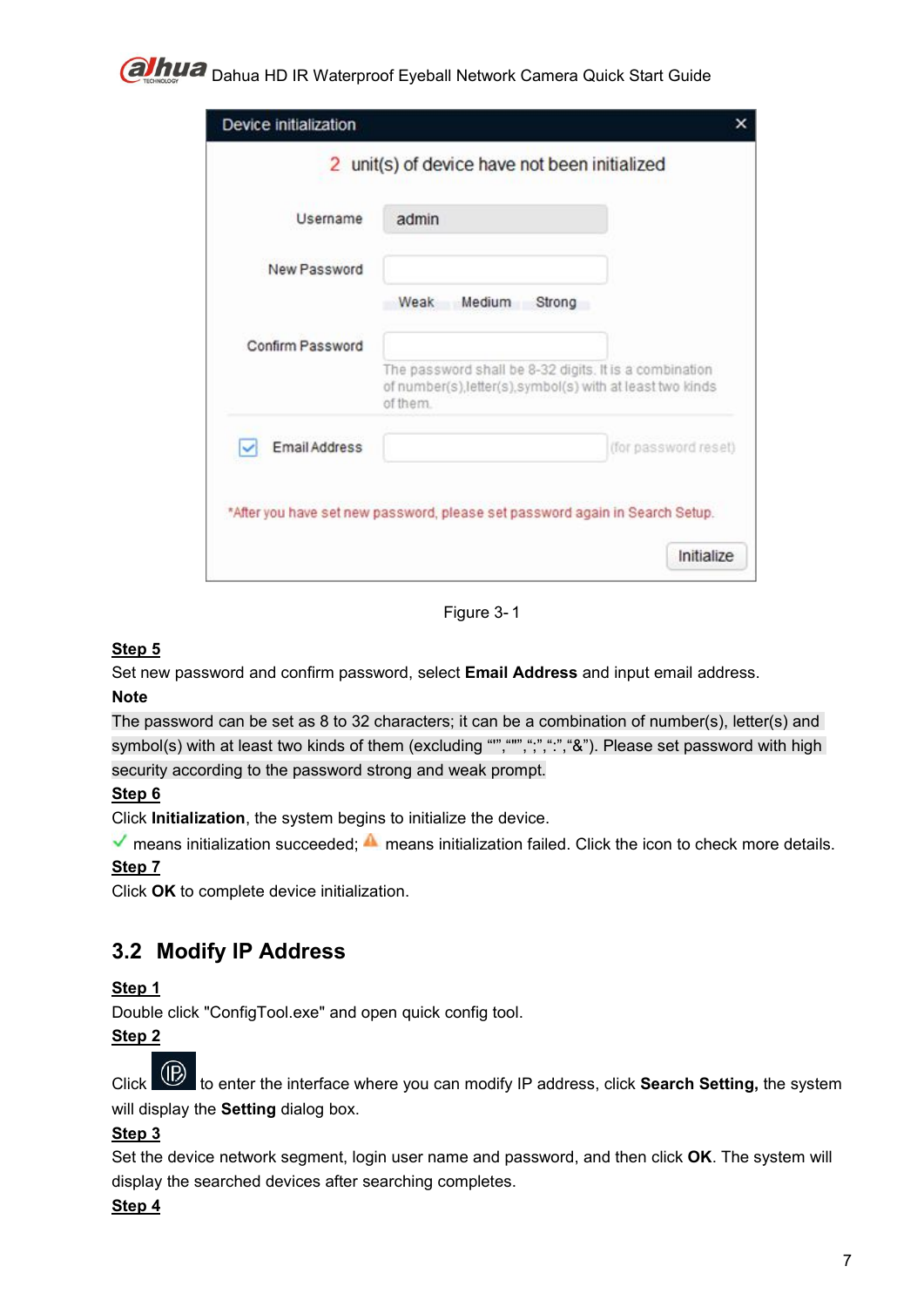

<span id="page-13-0"></span>Select the devices whose IP addresses need to be modified, and then click **D** Batch Modify IP . The system will display the dialog box of Modify IP Address, which is shown in Figure 3-2.

| Modify IP Address           |                                 | ×  |
|-----------------------------|---------------------------------|----|
| Mode                        | <b>DHCP</b><br>$\bullet$ Static |    |
| Start IP                    | $192 - 168 - 8 - 2$<br>Same IP  |    |
| Subnet Mask                 | 255 : 255 : 0 : 0               |    |
| Gateway                     | 192 . 168 . 8 . 1               |    |
| Selected number of devices: | 2                               | OK |

Figure 3- 2

### **Step 5**

Set the mode as **Static**, and enter the planned start IP, subnet mask and gateway.

#### **Note**

Set the mode as **DHCP** when there is DHCP server in the network, the device will automatically acquire IP address from the DHCP server.

### **Step 6**

Click **OK** to complete modification of device IP address.

# **3.3 Login WEB Interface**

### **Step 1**

Open IE browser, enter the modified camera IP address into the address bar and then press **Enter** button. Please operate according to the interface prompt if the interface displays guide of **Software License Agreement** and **Online Upgrade**.

### **Step 2**

Enter username and password, click **Login**.

### **Step 3**

For the first login, click **Click Here to Download Plug-in,** install controls according to system prompt. The main interface will be shown in Figure 3-3 after control installation is completed.